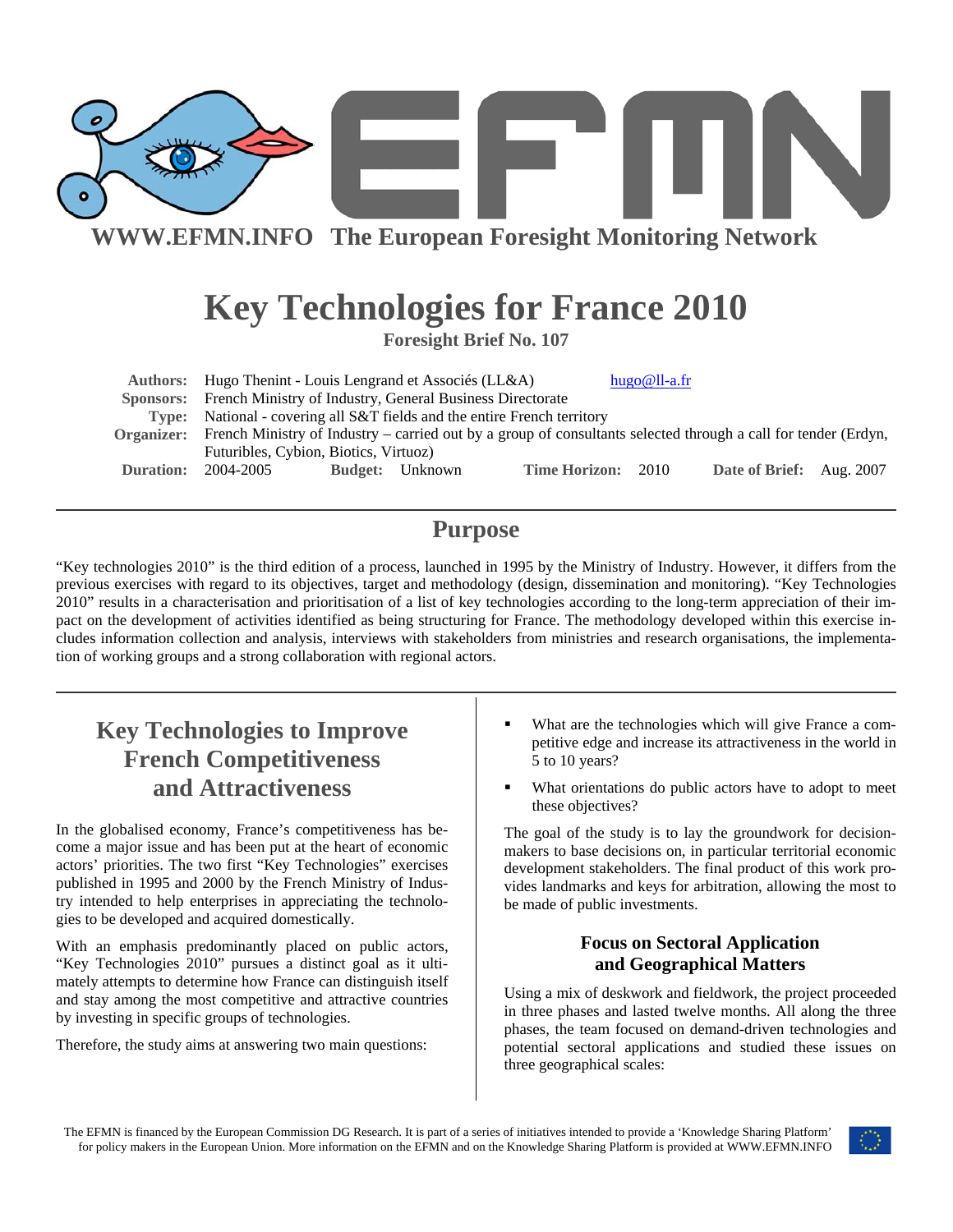- An international and European dimension: this approach has enabled to integrate positioning criteria and to consider mobility and localisation of activities in a global context. Potential technologies for international and European collaboration were also identified;
- The national field: the national territory provided the framework for implementing the orientations, given that the French State is the main addressee for proposed action;
- Territorial scales, such as regions, were also viewed as actors in economic development and as future users of the instruments developed by the study.

## **Phase 1: Project Preparation and Orientation**

This phase consisted of collecting and analysing economic, strategic and technological information, and interviewing stakeholders of ministries and research organisations.

A call for tender and a website were also launched in order to recruit about one hundred experts.

At the end of the period, the project framework and the methodological tools were defined and the team had already analysed the socio-economical context and identified main technological trends and breakdowns.

### **Phase 2: Technico-economic Diagnosis**

This phase aimed at identifying the position of France in the technico-economic context and forecasting potential technological breakdowns' impacts on the French economy.

For this critical phase, a regional platform was organised in order to collect the knowledge and opinions of various private and public stakeholders. Besides, eight working groups were constituted in line with concepts of technology demand and application (intermediary products, communication, mobility, services, etc.). These groups were solicited four times to successively discuss the following matters:

- socio-economic issues and sectoral implications,
- French main economic activities and technological needs,
- technological needs to key technologies,
- key technologies and regional issues.

### **Phase 3: Characterisation of Key Technologies**

Each of the identified key technologies were specified and characterised according to a range of criteria which were:

- $\blacksquare$  emerging issues,
- potential impact on attractiveness and competitiveness,
- market applications,
- **narket dynamism,**
- stakeholder characteristics.

During this phase, the future was particularly emphasised: experts were asked to evaluate the maturity of these technologies in France and their prospects of development by 2010. Pioneer regions were also identified.

Finally, key technologies were hierarchised and public investment priorities defined.

## **Main Challenges for the Next 10 Years**

## **Identifying Emerging Technologies and Potential Impact on the French Economy**

Considering the main socio-economic issues and technological needs in the next five years, the project team managed to identify 83 key technologies for the French economy. These technologies were analysed as described in phase 3 and ultimately organised in the following manner:

Information and Communication Technologies:

Key technologies for France's competitiveness were identified in these areas:

- equipment and communicating systems: microenergy, data storage, processors, RFID, etc.;
- development of software and applications: tools and methods for developing information systems (e.g. simultaneous conception, complex systems engineering, etc.);
- data transport and distribution: virtual networks, data protection, diffuse networks;
- information collection and processing: interoperability, data mining, semantic web, etc.;
- human-machine combination: virtual reality, 3D, simulation, user interfaces and ergonomics.

#### Materials and chemistry:

Outlooks for these sectors have strongly evolved during the past ten years because of environmental concerns, emerging technologies and increasing competition with developing countries. Broadly, techno-organisational developments, such as industrial platforms, are specifically recommended for these sectors in order to diversify and optimise the uses of raw materials, save energy and share technologies.

Identified key technologies are:

- nano-structures,
- non-conventional materials and new assembling processes,
- new surface treatment processes,
- catalytic processes,
- industrial bio-technologies,
- analytical chemistry,
- microtechnologies.

#### Buildings:

The development of activity in this area was analysed with regard to conflicting issues such as sustainability, comfort, cost effectiveness or safety. Key technologies deal with both construction processes and materials:

- building structures and envelopes,
- the use of composite materials,
- **a** air, water and moisture management in buildings,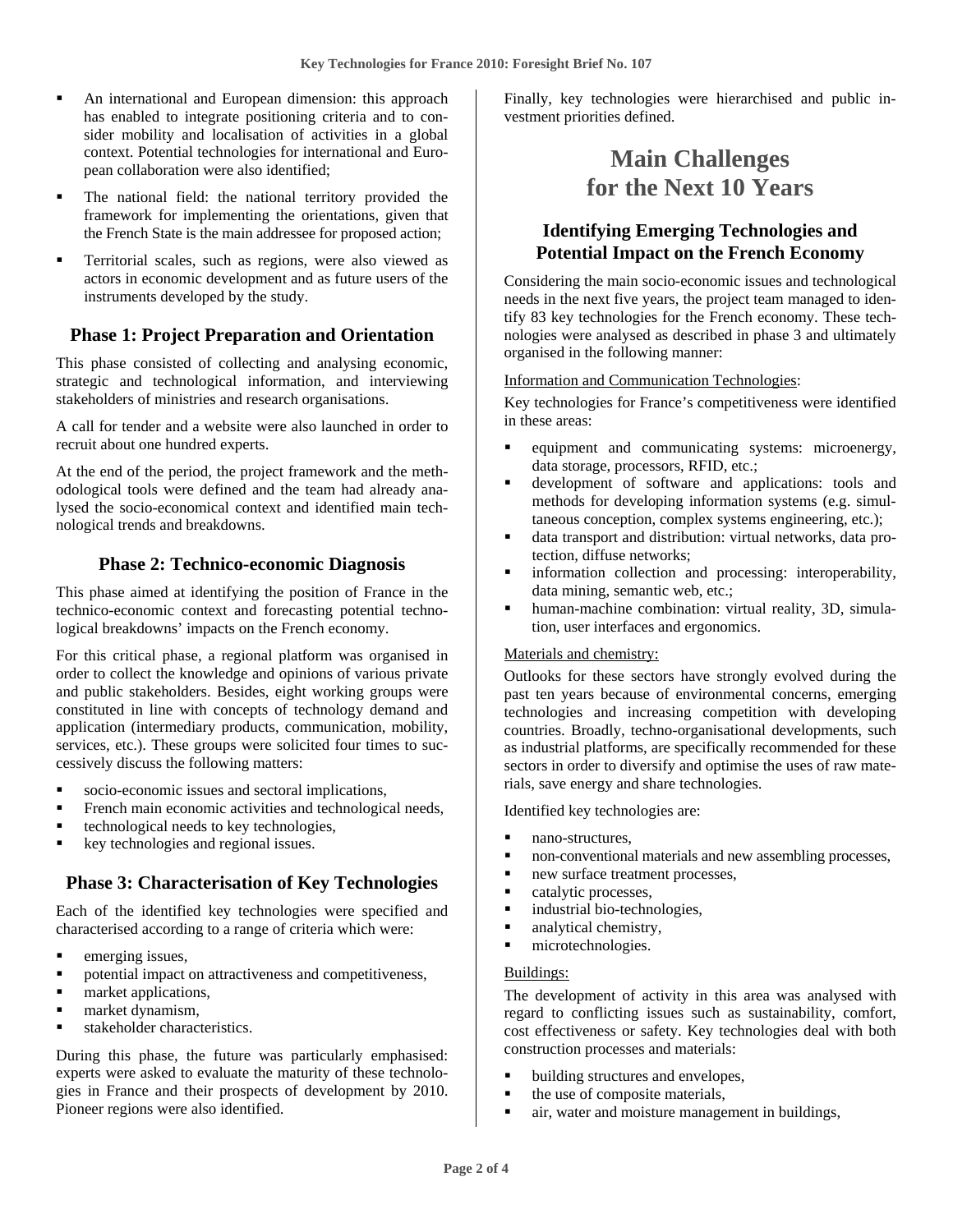integration of renewable energy production and energy efficiency.

#### Energy and environment:

Although France is one of the world leaders in energy production and water management, it will nonetheless have to double its effort in R&D in order to face increasing global competition in these strategic sectors. Most critical targets for technological research are:

- photovoltaic systems with energy storage,
- **EXECUTE:** improvement of wind energy (mapping, meteorology, offshore, noise reduction, etc.),
- synthetic fuels from biomass,
- third generation nuclear reactors,
- heat pump and heat distribution efficiency,
- high efficiency lighting components and systems,
- pollution measurement systems,
- waste biodegradation and energy valorisation,
- etc.

#### Agro-transformation and pharmaceutics:

Research and innovation in these sectors will only occur after a general consensus – companies, public authorities and customers – is reached. Main concerns are related to public safety, disease prevention, ageing and nutrition. Both sectors are likely to interact through the development of food with novel bioactive compounds that can be used to treat disease or allergies. Most identified key technologies refer either to:

- genomics: transgenomics, gene therapy, functional genomics, genomics screening and recombination vaccine,
- or biochemistry: monoclonal antibodies, cellular therapy, proteomics, etc.

#### Transport:

Each different transport mode faces the same issues such as the reduction of environmental spillovers, cost optimisation or system security. To this respect, three categories of technological changes should be supported:

- **Motors** and turbo-compound engines: thermodynamics, combustion efficiency and thermal conduction, etc.
- Architecture and materials for vehicles: noise reduction, weight reduction, passive safety, etc.
- Intelligent systems: vehicles' active safety, intelligent road infrastructures, car positioning and traffic control, automated air traffic control systems, etc.

## **Designing a Decision-making Tool for Public Actors**

Final recommendations and forecasts, disseminated in November 2006, have contributed to providing landmarks and key answers to arbitration and optimisation of public and private investments.

#### Distribution and consumption:

Amongst the main issues related to distribution and consumption, the development of new services, the struggle against counterfeit and the protection of public safety call attention to traceability management and authentification technologies.

## **Specialization in Complex Systems to Stay Competitive**

Beyond the description of the 83 key technologies, some main technological trends and issues have been identified by the different working groups participating on the project.

All long-term projections notwithstanding, an important part of the mentioned technologies are indeed already well-known. For most of them, research efforts have been suspended because of the availability of cheap energy and abundant raw materials. Henceforth, increasing R&D should be deployed on engines, heat pumps, building materials, etc.

On the other hand, some other potential technologies such as fuel-cells were not chosen because of important barriers to their development in a short-term horizon.

The list of key technologies has been restricted to 83 (136 in 2000), the selection having been based on their significance for French competitiveness and global competition. Therefore, the objective was to identify distinguishing technologies in order to consolidate France's attractiveness and competitiveness. In this context, it has been concluded that French industry would need to specialize in complex systems to remain competitive. For example, France cannot compete in the microprocessors market, but can specialise in applicationspecific processors such as aircraft computer systems.

It has been acknowledged that some components of these technological systems are likely to be produced in foreign countries, whereas the expertise in terms of conception and commercialisation will stay in France.

Social and environmental externalities are nowadays issues that cannot be ignored. Accordingly, this study underlines the importance of developing technologies allowing minimizing the cost of these externalities or even to monetarise them.

It has, however, been noticed that these issues may have been overestimated because of current debates as ICT was overrepresented in the previous studies.

## **The Importance of Regulation for Emerging New Technologies**

For an important number of key technologies, normalisation and legislation has an important role in industrial exploitation and commercialisation.

Originally, norms were defined a posteriori in order to develop a common language and to enhance the technological products' interoperability and compatibility. Normalisation is nowadays considered as a competitiveness factor for firms that